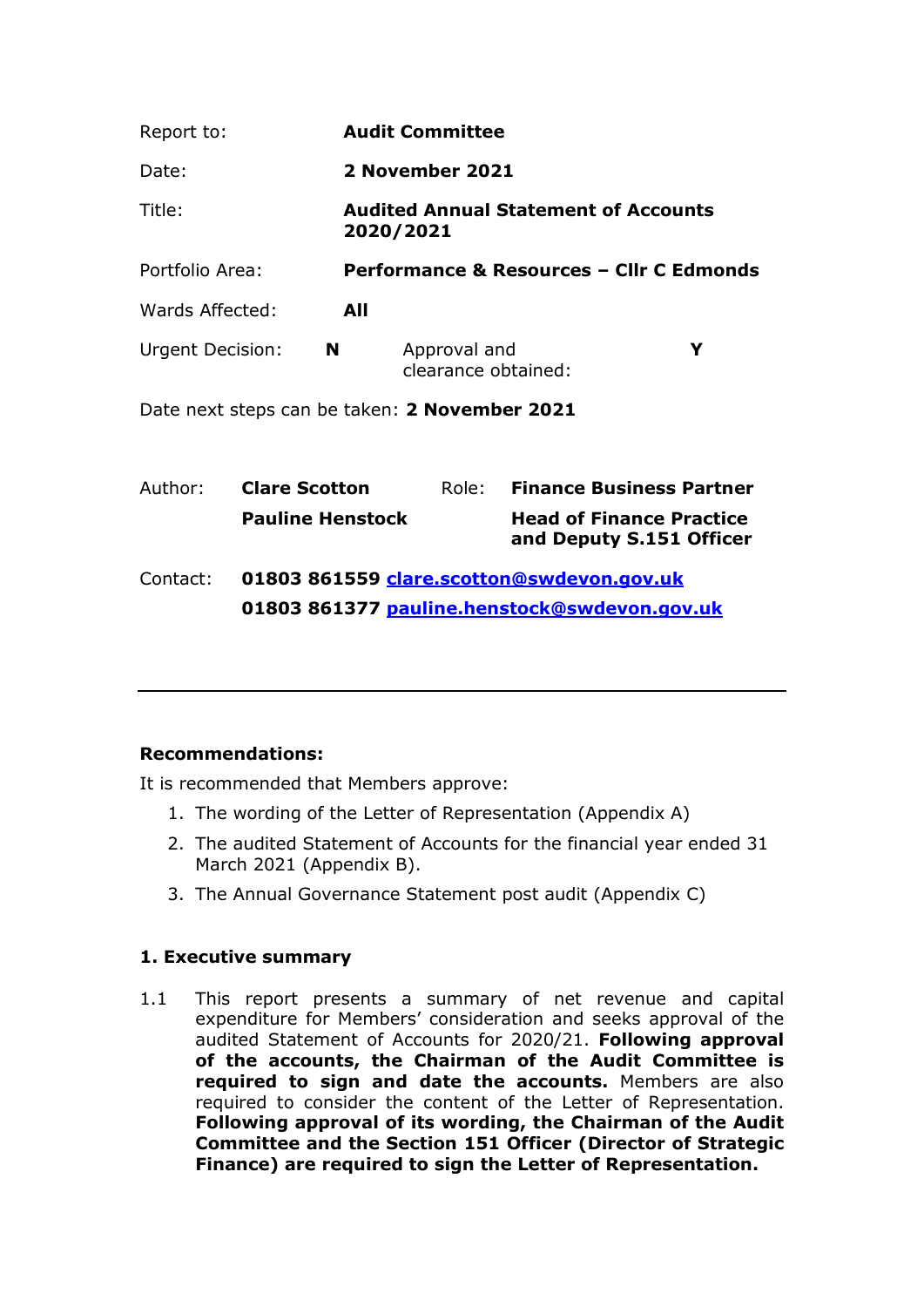1.2 The 2020/21 Audit has identified no adjustments to the Draft West Devon Accounts which were considered by the Audit Committee in September. Therefore the Audited Accounts for 2020/21 presented to Members of the Audit Committee today, are essentially the same set of Accounts which the Audit Committee considered at their meeting in September, except for a few disclosure changes. These disclosure changes are detailed further in the Audit Findings report from Grant Thornton, a separate item on this Audit Committee agenda.

## 2. Background

- 2.1 The Accounts and Audit (England) Regulations 2015 set out the requirements for the production and publication of the local authority's annual Statement of Accounts (SOA). These regulations introduced revised procedures for the approval and publication of accounting statements. In line with common practice in the commercial sector, local authorities are now required to approve the accounts following the completion of the audit.
- 2.2 The statutory timetable relating to the production and publication of the final accounts was brought forward from 2017/18. Since then the Council has been required to publish the draft SOA by 31 May, one month earlier than previously. However, due to the Covid-19 pandemic the 2020/21 statutory timetable was extended. In accordance with statute the draft accounts for 2020/21 were published by 31 July 2021. The Accounts and Audit (Amendment) Regulations 2021 require that the audited accounts and opinion is published by 30 September 2021. As at 30 September, the Borough Council's external auditor had not concluded the audit due to a combination of factors, comprising the following:
	- the impact of Covid-19 on both the complexity of the audit and pace at which it can be completed;
	- the increased assurance work that auditors are required to carry out nationally with respect to pensions and asset valuations.

In line with the Accounts and Audit Regulations 2015, the Council published a set of draft accounts and a notice of the delay in the audit prior to 30<sup>th</sup> September. The Council will publish a final set of audited accounts following this meeting.

Despite the delay, West Devon will be one of the first Devon authorities to have their 2020/21 Accounts signed off. A recent press release from the PSAA confirmed that just 9% of all Local Authorities had their audit completed by 30 September 2021. The press release can be found at the following link:

https://www.psaa.co.uk/2021/10/news-release-2020-21-audited-accounts-psaa/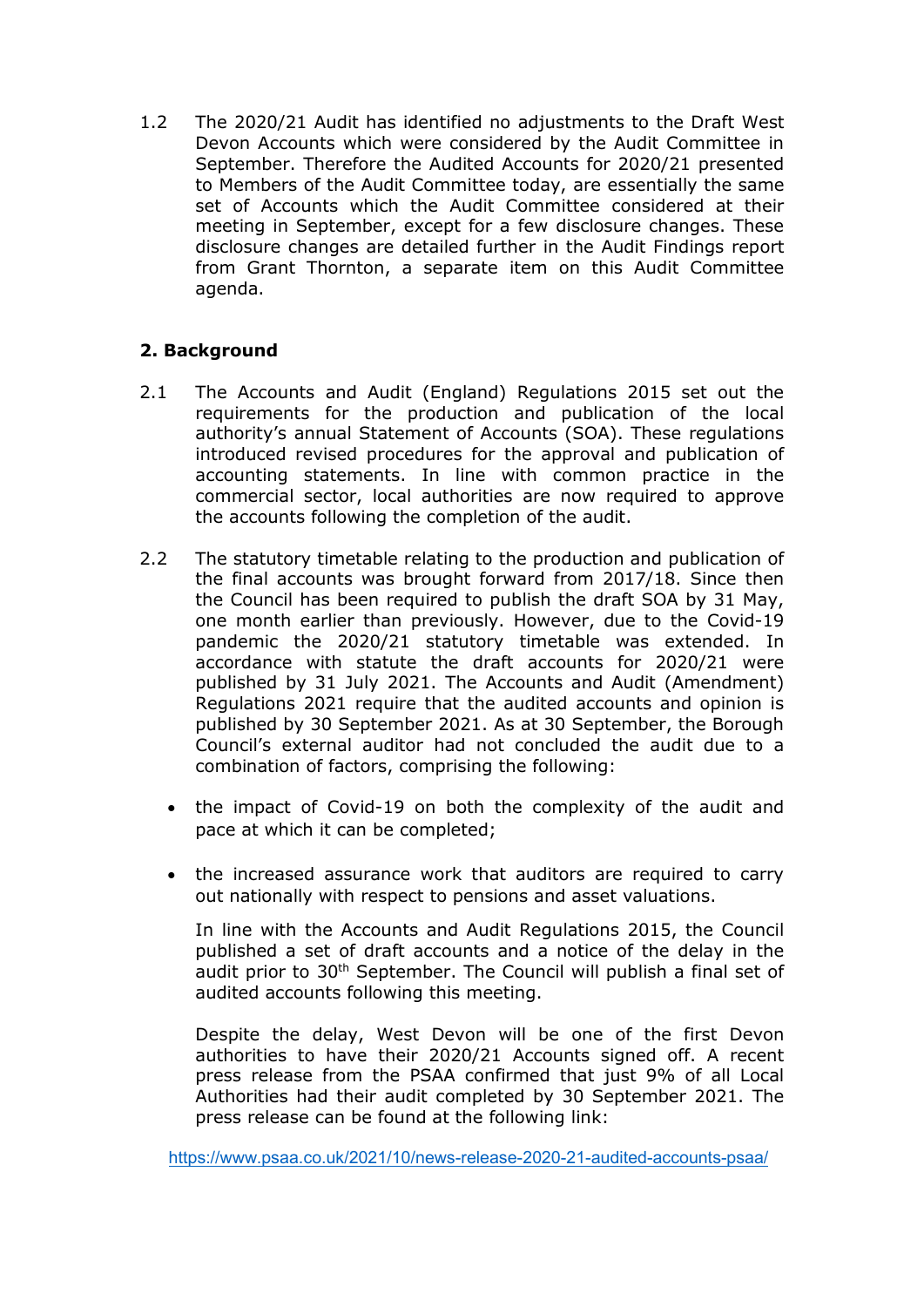- 2.3 The Statement of Accounts is an essential feature of public accountability, since it provides the stewardship report on the use of funds raised from the public. The closing of accounts is also important to the budgetary process, since it confirms the availability of reserves and balances for future use.
- 2.4 The attached booklet (Appendix B) contains the Council's final accounts in full, including details of the Comprehensive Income and Expenditure Statement (CIES), the Balance Sheet and Collection Fund together with statements setting out movements in reserves and cash flow.
- 2.5 The accounts have been prepared in accordance with all relevant and appropriate accounting standards, including International Accounting Standard (IAS) 19 which deals with pension costs. This standard ensures that the full cost of employing people is recognised systematically in the accounts and that creditors reflect the Council's liability to pay money into the pension fund. A full explanation of the pension's liability is included in the Council's Statement of Accounts. Members are advised that the accounting arrangements for IAS 19 are for reporting purposes only. Indeed the required entries are reversed out of the accounts and consequently, IAS 19 has no impact on the Council's surplus for the year.
- 2.6 The Annual Governance Statement (AGS) for 2020/21 shown in Appendix C reflects the reporting requirements introduced by CIPFA/SOLACE's 2016 Delivering Good Governance in Local Government Framework. The requirements include:
	- An acknowledgement of responsibility for ensuring there is a sound system of governance.
	- A reference to and assessment of the effectiveness of key elements of the governance framework and the role of those responsible for the development and maintenance of the governance environment.
	- An opinion on the level of assurance that the governance arrangements can provide.
	- An agreed action plan.
	- A conclusion.

#### The grey shading in Appendix C shows the changes to the Annual Governance Statement (AGS), following the audit of the Accounts and the AGS.

2.7 The CIPFA/SOLACE 2016 Framework recommends that the Council carries out annually a self-assessment of the extent to which it complies with seven core principles of good governance. Examples of the framework the Council adopts to comply with the Code's key principles are included within the AGS, as well as an accompanying assurance statement.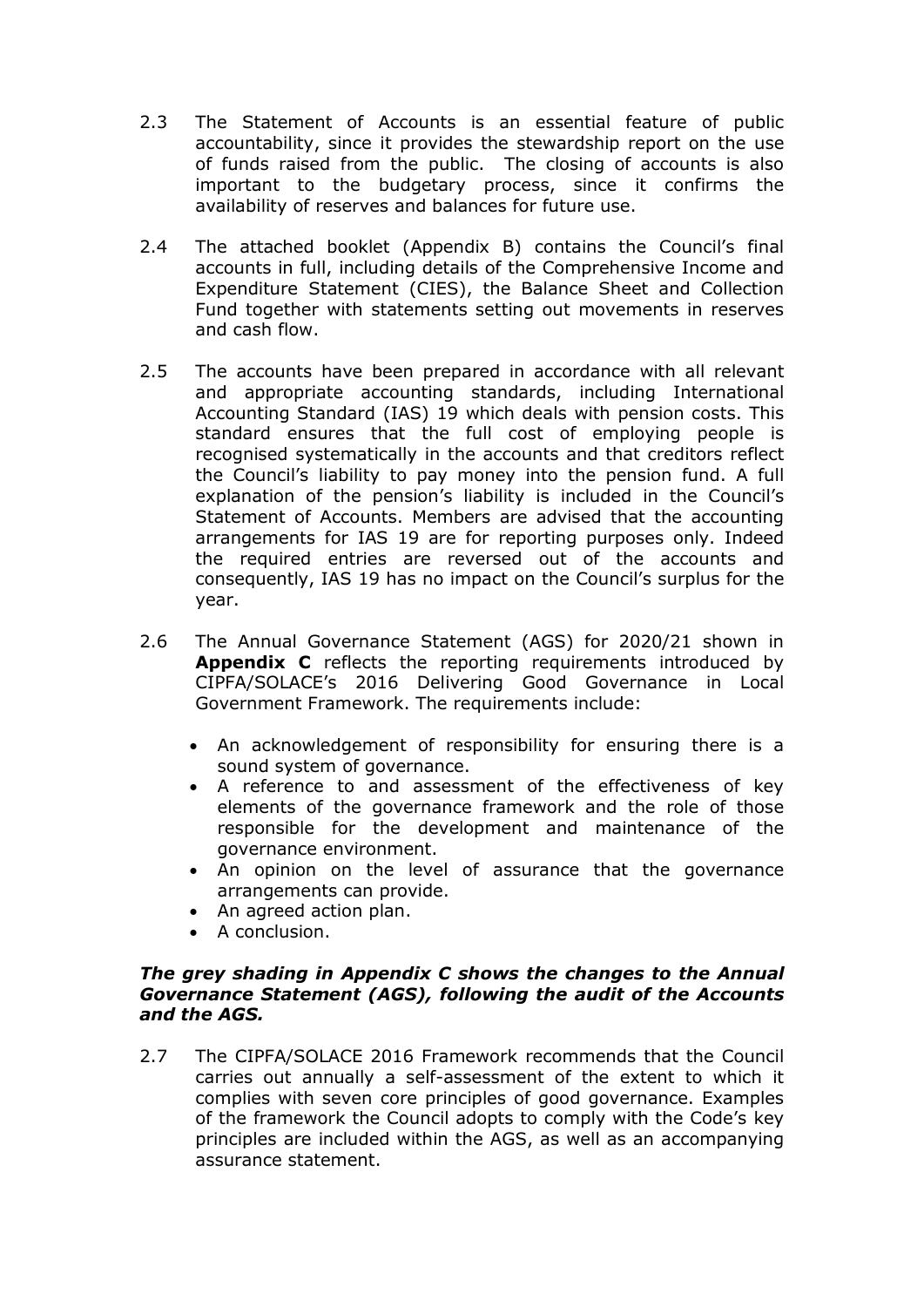### 3. Outcomes/outputs

#### Revenue Expenditure

3.1 Revenue expenditure represents the ongoing costs of carrying out day-to-day operations, and is financed from council tax, business rates, fees and charges, government grants and interest earned on investment activity. The under spend on the General Fund in 2020/2021 of  $E$ 75,000 is essentially a break-even position. The amended 2020/21 budget was £7.71 million and therefore the saving of £75,000 means that the actual spend was 1.0% less than the budget. The main variations from budget are shown on Page 9 of the Narrative Statement in the Statement of Accounts. This saving will go into the Council's Unearmarked Reserves which now stand at £1.294 million.

#### Capital Expenditure

- 3.2 Capital expenditure represents monies spent on the purchase, construction or major refurbishment of assets. The Council's capital expenditure amounted to £1.0 million in 2020/21. The main areas of expenditure were as follows:
	- Housing renovation grants including disabled facilities grants (£0.7m)
	- $\bullet$  IT schemes (£0.2m)
	- New vehicles (£0.1m)

The capital programme is funded from capital receipts, capital grants, external contributions and earmarked reserves (see Note 33 of the Statement of Accounts for 2020/21).

#### Audit of Accounts

3.3 The Draft Statement of Accounts was considered by the Audit Committee on 7 September 2021. These accounts are required to be audited by the Council's external auditors Grant Thornton, who give their opinion on the draft accounts. The annual audit commenced at the beginning of August 2021 and was completed in the middle of October 2021. It was undertaken remotely again this year due to the impact of the pandemic. This has resulted in some audit challenges including additional procedures to verify the completeness and accuracy of information provided remotely.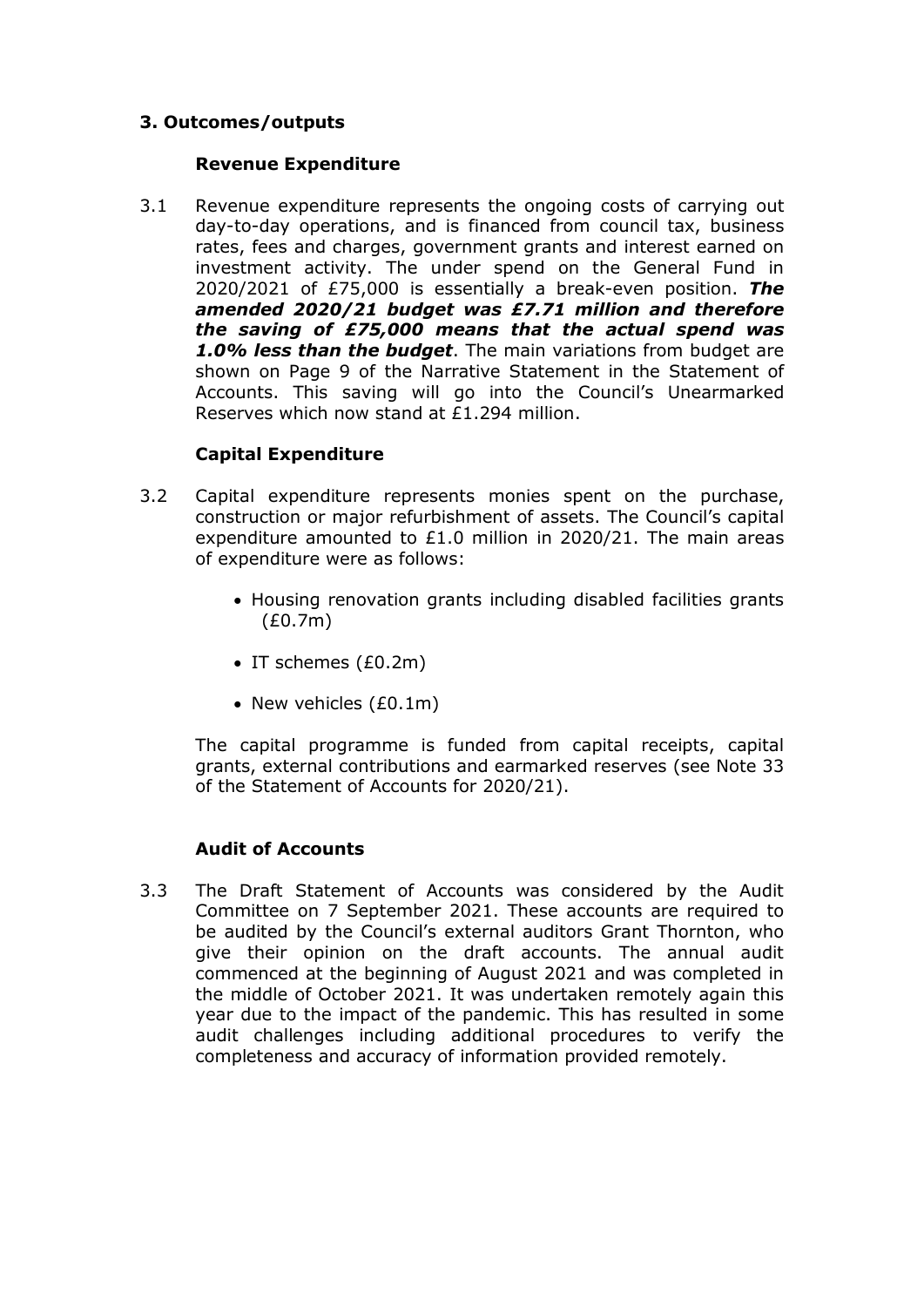3.4 In addition to the extended time that has been placed on the audit this year due to remote working, both increased regulatory expectations and focus have meant that officers have spent significant amounts of time completing the 2020/21 audit. This falls very heavily on the finance team, who have spent in the region of 1,100 hours on both the West Devon and South Hams Audits this year, at a total cost of just under £27,000 (Around 440 hours of this time was spent on the West Devon Audit, costing approximately £11,000). There will be various other officers who have spent time on the 2020/21 audit answering queries and providing evidence, a big draw on the Council's resources. This is in addition to the time the Finance team have spent preparing the 2020/21 Accounts between March and July 2021.

#### In essence, the audited accounts are the same set of accounts that were considered by the Audit Committee in September. There are no adjustments to the draft accounts apart from a few disclosure changes.

#### 4. Other items within the Final Accounts for 2020/21

#### Outturn for the 2020/21 year, COVID funding and Reserves

- 4.1 Due to the Covid-19 pandemic, the Council undertook more regular budget monitoring in 2020/21. The main variations from the budgeted amounts are detailed on Page 9 of the Narrative Statement in the Statement of Accounts. The analysis of variations (outturn at year end) show the amount of Covid-19 Government grant support the Council received in 2020/21 of £826,000 and the compensation from the Government income guarantee scheme for sales, fees and charges of £436,000.
- 4.2 Unearmarked Reserves have increased by £75,000 in 2020/21 and total £1.294 million at 31 March 2021. The Council has not needed to use the £133,000 underspend from the 2019/20 Statement of Accounts as part of the Amended Budget for 2020/21, due to the amount of COVID funding the Council has received and the compensation which the Council has claimed from the Government sales, fees and charges income compensation scheme for 2020/21.
- 4.3 Earmarked Reserves have increased by £3.957 million in 2020/21 and total £8.941 million at 31 March 2021. This is mainly due to the new Earmarked Reserve set up in 2020/21 to hold the S31 Business Rats compensation grants ( $£2.61m$ ) which will be released to the Collection Fund to smooth the impact of the Business Rates deficit over the next 3 years.
- 4.4 The increase in Earmarked Reserves of £2.61m (S31 Business Rates compensation grants) is due to a technical accounting adjustment where Councils were compensated for the business rates holidays that were announced by the Government for the retail, hospitality and leisure sectors in 2020/21. This temporary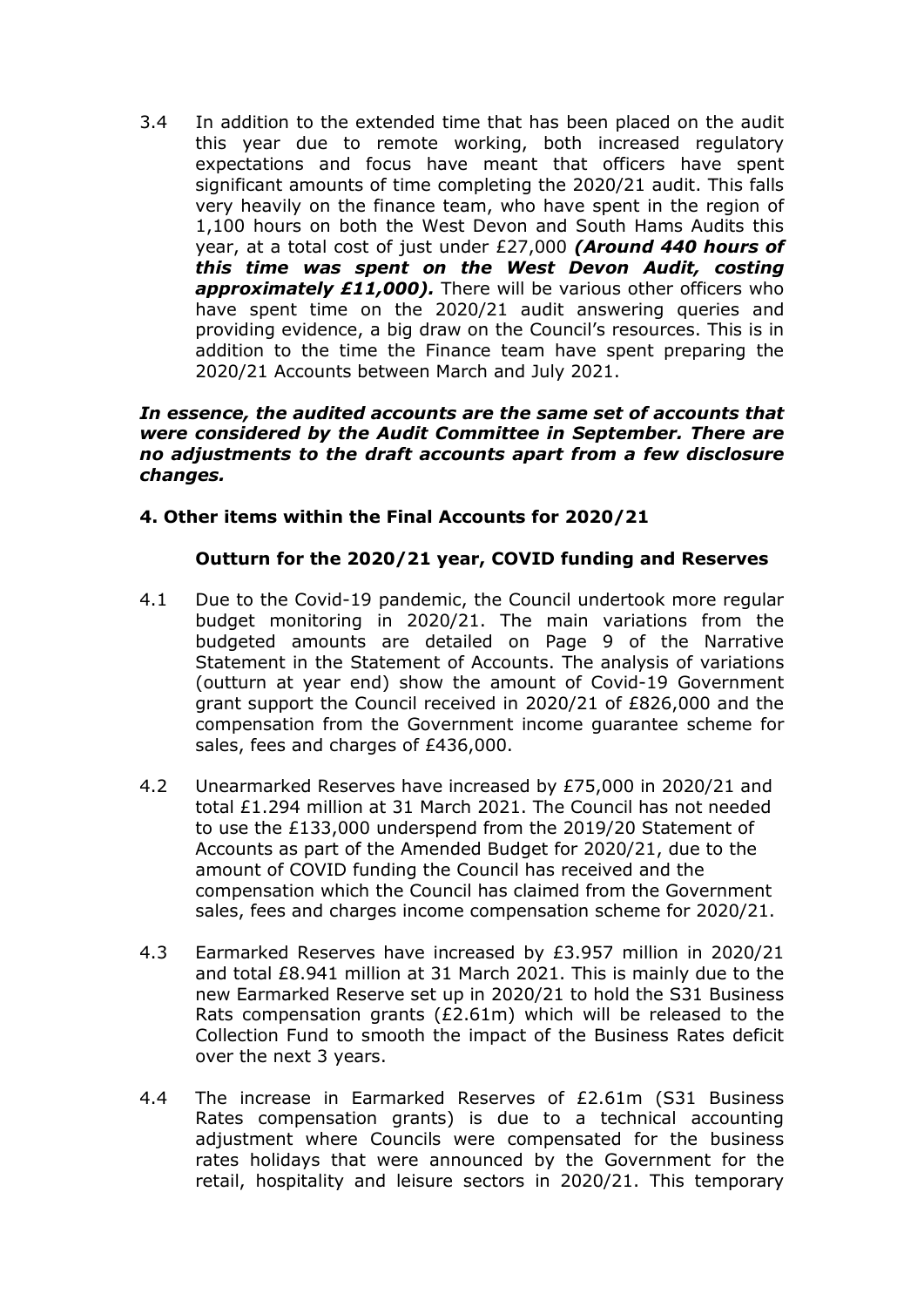increase in reserves will reverse back out again in the 2021/22 Accounts, to fund the deficit on the Collection Fund. Therefore this is not money which is available for the Council to spend and it is important that this is not misinterpreted in the Accounts, as this is a national issue.

## 5. Proposed Way Forward

5.1 The Council Constitution delegates approval of the Accounts to the Audit Committee. The Council is also required to sign a Letter of Representation every year, which gives representations to the Council's external auditors. The Chairman of the Audit Committee and the Section 151 Officer (Director of Strategic Finance) are required to sign the Letter of Representation. The letter is attached at Appendix A. It is recommended that Members approve the wording of the Letter of Representation.

## 6. Implications

| Implications                                                               | Relevant<br>to<br>proposals<br>Y/N | Details and proposed measures to address                                                                                                                                                                                      |
|----------------------------------------------------------------------------|------------------------------------|-------------------------------------------------------------------------------------------------------------------------------------------------------------------------------------------------------------------------------|
| Legal/Governance                                                           |                                    | The Statutory Powers that apply to this report are<br>Section 151 Local Government Act 1972 Section 21<br>(12), Local Government Act 2003 and the Accounts<br>and Audit (England) Regulations 2015.                           |
|                                                                            |                                    | The Accounts and Audit (England) Regulations<br>2015 requires all relevant bodies to prepare an<br>Annual Governance Statement (AGS).                                                                                         |
|                                                                            |                                    | The Accounts and Audit (Coronavirus)<br>(Amendment) Regulations 2020 (SI 2020 No 4040)                                                                                                                                        |
| Financial<br>implications to<br>include reference<br>to value for<br>money |                                    | The financial implications to this report are that an<br>under spend of £75,000 was generated in<br>2020/2021. This means that the Council's actual<br>spend for 2020/2021 was 1.0% less than the<br>budget set for the year. |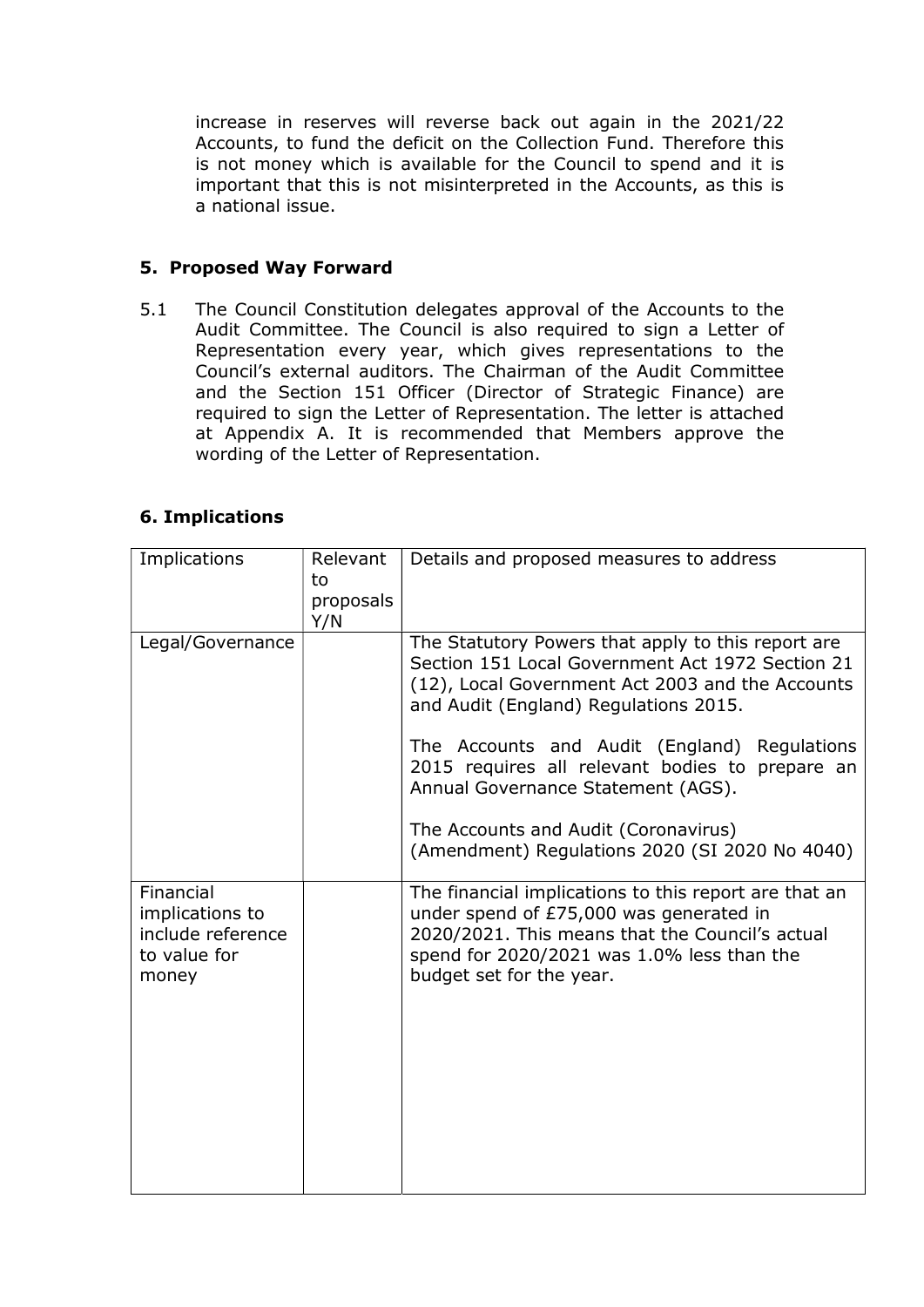|                                                        | As stated in Grant Thornton's 'Auditor's Annual<br>Report', Grant Thornton<br>have<br>identified<br>no<br>Council's<br>significant weaknesses<br>the<br>in l<br>arrangements for:-<br>Improving<br>economy, efficiency<br>and<br>effectiveness<br>• Governance<br>• Financial sustainability<br>Grant Thornton have concluded that the Council<br>has made proper arrangements for securing<br>economy, efficiency and effectiveness in its use of<br>resources. |
|--------------------------------------------------------|------------------------------------------------------------------------------------------------------------------------------------------------------------------------------------------------------------------------------------------------------------------------------------------------------------------------------------------------------------------------------------------------------------------------------------------------------------------|
| <b>Risk</b>                                            | <b>Public Accountability - the accounts have been</b><br>drawn up in strict accordance with the Code of<br>Practice on Local Authority Accounting in the United<br>Kingdom 2020/21 which is recognised by statute as<br>representing proper accounting practice.<br><b>Resource Planning - the Council takes into</b><br>account any significant issues when developing the<br>Council's Medium Term Financial Strategy.                                         |
| Supporting<br>Corporate<br>Strategy                    | The Annual Statement of Accounts and Annual<br>Governance Statement support all of the Delivery<br>Plans within the Council's strategic vision, 'A Plan<br>for West Devon'.                                                                                                                                                                                                                                                                                      |
| Climate Change -<br>Carbon /<br>Biodiversity<br>Impact | None directly arising from this report.                                                                                                                                                                                                                                                                                                                                                                                                                          |
| Comprehensive Impact Assessment Implications           |                                                                                                                                                                                                                                                                                                                                                                                                                                                                  |
| Equality and<br>Diversity                              | None directly arising from this report.                                                                                                                                                                                                                                                                                                                                                                                                                          |
| Safeguarding                                           | None directly arising from this report.                                                                                                                                                                                                                                                                                                                                                                                                                          |
| Community<br>Safety, Crime<br>and Disorder             | None directly arising from this report.                                                                                                                                                                                                                                                                                                                                                                                                                          |
| Health, Safety<br>and Wellbeing                        | None directly arising from this report.                                                                                                                                                                                                                                                                                                                                                                                                                          |
| Other<br>implications                                  | None directly arising from this report.                                                                                                                                                                                                                                                                                                                                                                                                                          |

# Supporting Information